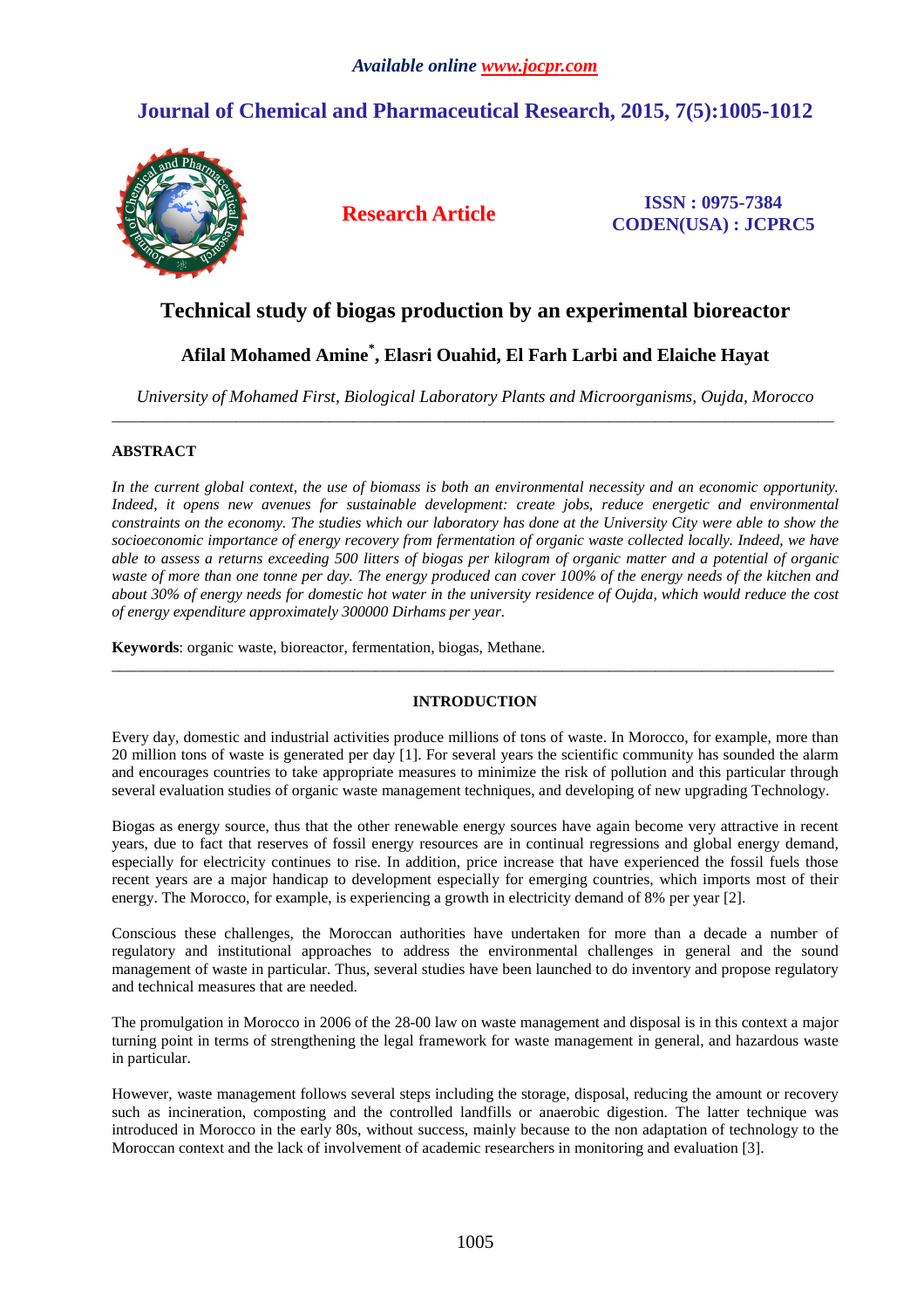Anaerobic digestion is an organic waste upgrading process that provides a renewable energy (biogas) in the absence of oxygen with the transformation and degradation of organic matter by the combined action of several communities of microorganisms.

*\_\_\_\_\_\_\_\_\_\_\_\_\_\_\_\_\_\_\_\_\_\_\_\_\_\_\_\_\_\_\_\_\_\_\_\_\_\_\_\_\_\_\_\_\_\_\_\_\_\_\_\_\_\_\_\_\_\_\_\_\_\_\_\_\_\_\_\_\_\_\_\_\_\_\_\_\_\_*

This reaction is accompanied by the production of biogas, composed of 55-70% methane (natural gas) and a digestate that can be used as an agricultural amendment. In fact, the scrap or waste "digested" from anaerobic digestion are recommended for soil enrichment [4].

Most of the biogas thus produced by methanogenic microorganisms contains the methane of formula CH4, this is a hydrocarbon of the alkanes family.

In this study, we show that anaerobic digesters or bioreactors can be made for the recovery of organic waste of the university canteen Oujda, with a very favourable energetic and economic interest.

#### **EXPERIMENTAL SECTION**

The technical study includes a survey and the data collection followed by laboratory analysis for the assessment and in the end comes out with recommendations. The following data were collected from the university restaurant staff in accord with their hierarchy:

Determination of energetic expenditures (Energetic needs in MWh/year)

The number of meals taken away and served on site.

 $\&$  The waste generated from meals preparation and those abandoned by the students are collected throughout the week, then placed in labelled plastic bags, and stored in the laboratory freezer to perform the following analyzes :

- Fraction fermentable / non-fermentable,
- Density (D),
- Moisture content (% Rh),
- Dry Matter (DM),
- Mineral Matter (MM),
- Organic Matter (OM) or dry matter volatile (DMV),
- The total organic carbon (TOC),
- Microbiological characteristics,
- Potential of biogas in ml/g (or  $m^3/T$ ).

**The study of the methane fermentation was carried out in different conditions, in 12 bioreactors, depending on the parameters listed in the following table 1** 

| Test                           | 1.  |       | $\overline{\phantom{a}}$ | $\overline{4}$ | 5.      | 6 7 |     | -8                      | 9    | 10  |     | -12  |
|--------------------------------|-----|-------|--------------------------|----------------|---------|-----|-----|-------------------------|------|-----|-----|------|
| Temperature $(^{\circ}C)$      | 17  |       |                          |                |         |     |     | 35 45 55 35 35 35 35 35 |      | -35 | 35. | - 45 |
| Rate of fresh substrate $(\%)$ |     | 10 10 | 10 10                    |                | 1 10 30 |     |     | - 10                    | - 10 | 10  | 10  | - 10 |
| Ferment rate $(\%)$            | 50  | 50.   | - 50                     | - 50           | 50      | -50 | 50. | $\bf{0}$                | - 25 | 50  | 100 | -50  |
| Total volume (ml)              | 100 | 100   |                          |                |         | 10O | 100 | 100                     | 100  |     | 100 | -250 |

## **RESULTS AND DISCUSSION**

#### **3.1. The campus energy needs:**

The annual energy requirement, other than electricity, of the university campus of Oujda are estimated at around 2033 MWh/year, this which costs about 723 200 Dh/year. The majority of this energy is supplied by coal (81.93%) and diesel (18%) to heat water of the pavilions and of the kitchen. In addition, energy use of the kitchen (in propane) is 1.36 MWh.

While the energy currently used in the university restaurant Oujda are polluting and are expensive (propane 176.47 dh/kWh, coal 0.156 dh/kWh, diesel 0.61dh/kWh), biogas appears the best alternative because it is clean and is produced by organic waste produced by the cafeteria itself.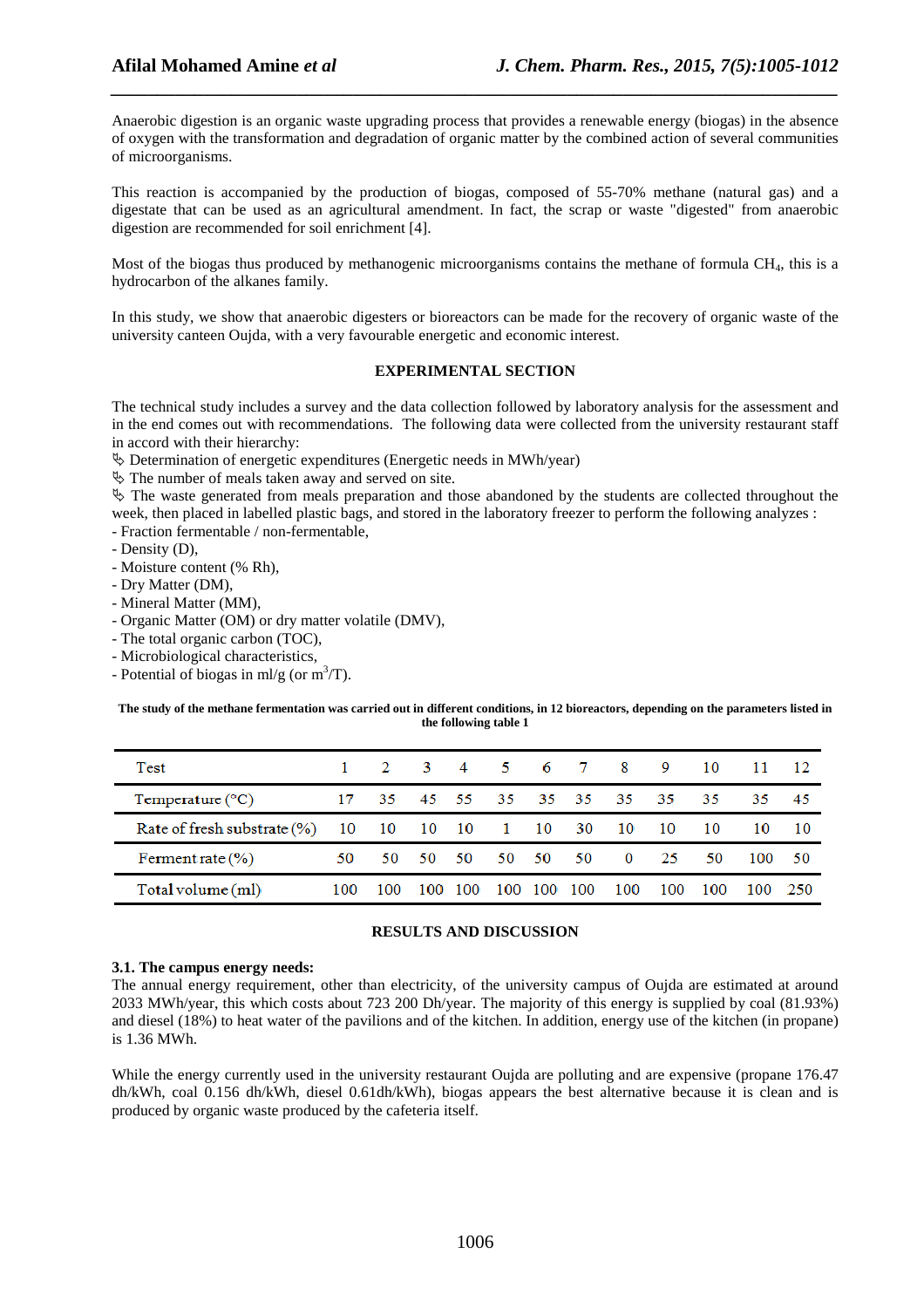|         | Consumption<br>Ton/year) | Density<br>(kg/L) | LHV<br>(KWh/L or KWh/Kg) | Consumption<br>(MWh/year) | Consumption<br>(Dh/year) | Energy<br>$\frac{1}{2}$ | Cost<br>$(\% )$ |
|---------|--------------------------|-------------------|--------------------------|---------------------------|--------------------------|-------------------------|-----------------|
| Gasoil  | 30                       | 820 000           | 10                       | 365.85                    | 223 200                  | 18                      | 31              |
| Propane | 120                      | 0.5812            | 6.59                     | 1.36                      | 240 000                  | 0.07                    | 33              |
| Coal    | 200                      |                   | 8.33                     | 1666                      | 260 000                  | 81.9                    | 36              |
| Total   | $\overline{\phantom{a}}$ | $\blacksquare$    | $\overline{\phantom{a}}$ | 2033                      | 723 200                  |                         |                 |

| Tab 2. Energy requirements other than electricity |
|---------------------------------------------------|

## **3.2. The biomass potential:**

The results in Table 3 show that the potato residues are the major organic waste, this substrate being very fermentable is encouraging for the installation of biogas's bioreactors. The rest of the waste (meat and vegetables) are also fermentable and present no problem for anaerobic digestion.

So the amount of waste generated is of the order of:

6988 Kg/week hence a potential of about 1t/day

The wastes produced by the cafeteria are about 1 ton/day, mainly composed by remnants generated during meal preparation (97.11%). The rest comes from the remains of meals served to students (2.89%), this small percentage is due to made the majority of prepared meals are carried away outside of the restaurant (95.5%). And less than 5% of students consume their meals on site. This seems to be related according to administration to the fact that the majority of students reside outside the university campus.

| Tab 3. The waste of meal preparation |  |
|--------------------------------------|--|
|--------------------------------------|--|

| Food        | Food Quantity<br>(Kg/Week) | Waste<br>$(\%)$ | Waste Quantity<br>(Kg/Week) |
|-------------|----------------------------|-----------------|-----------------------------|
| Potato      | 30000                      | 15              | 4500                        |
| <b>Beef</b> | 4783                       | 35              | 1674                        |
| Cabbage     | 1000                       | 15              | 150                         |
| Chicken     | 2500                       | 5               | 131.5                       |
| Sheep       | 1000                       | 13              | 130                         |
| Carrot      | 2000                       | 5               | 100                         |
| Cucumber    | 2000                       | 2               | 40                          |
| Onion       | 1000                       | 3               | 30                          |
| Tomato      | 1500                       | 2               | 30                          |
| Fish        | 2000                       | 0               | 0                           |
| Total       |                            |                 | 6785.5                      |

#### **3.3. The fermentable fraction and non-fermentable fraction:**

The table 4 below give some information about the menu of meals for each day of the week: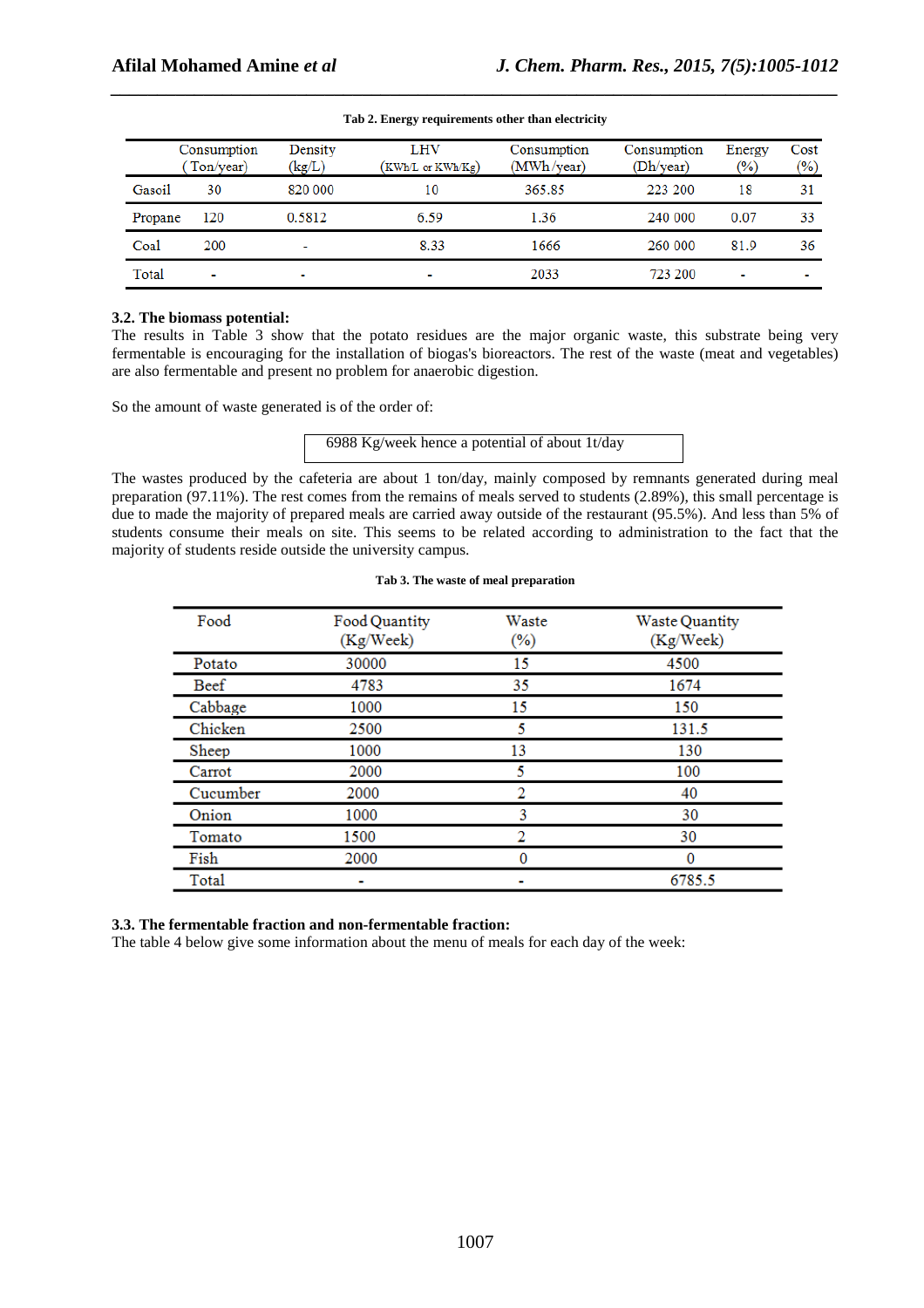| Days      | weight FF<br>(Kg) | weight NFF<br>(Kg) | Percentage FF<br>(%) | Percentage NFF<br>$(\%)$ |
|-----------|-------------------|--------------------|----------------------|--------------------------|
| Monday    | 1692.79           | 244.54             | 87.38                | 12.62                    |
| Tuesday   | 1542.58           | 40.81              | 97.42                | 2.58                     |
| Wednesday | 714.12            | 208.18             | 77.43                | 22.57                    |
| Thursday  | 891.27            | 103.09             | 89.63                | 10.37                    |
| Friday    | 1627.39           | 210.59             | 88.54                | 11.46                    |
| Saturday  | 823.39            | 83.19              | 90.82                | 9.18                     |
| Sunday    |                   |                    |                      |                          |
| Total     |                   |                    | 88.54                | 11.46                    |

**Tab. 4. The weight and the percentage of the fermentable fraction (FF) and non-fermentable fraction (NFF) according the menus of each day** 

*\_\_\_\_\_\_\_\_\_\_\_\_\_\_\_\_\_\_\_\_\_\_\_\_\_\_\_\_\_\_\_\_\_\_\_\_\_\_\_\_\_\_\_\_\_\_\_\_\_\_\_\_\_\_\_\_\_\_\_\_\_\_\_\_\_\_\_\_\_\_\_\_\_\_\_\_\_\_*

The waste of the university restaurant contain on average a fraction non-fermentable of 11% (plastic, yoghurt pot ...) and 89% of fermentable and it is this that is interesting for the production of biogas.

#### **3.4. Density:**

The evaluation of the density is necessary in order to determine the volume occupied by the waste. This parameter was measured using the following procedure: between 1 and 10 g of fresh substrate is weighed into a volumetric flask of appropriate volume (50 to 250 ml) previously weighed. A sufficient quantity of water to drown the material is added and the mixture is slightly stirred and allowed to stand a few tens of minutes so that the material be properly soaked. The water is then added to the mark. The total volume of added water, determined by weighing, allows the determination of the sample volume. The density is calculated from the ratio of the dry waste mass introduced on the volume occupied by the waste. The density is of 0.76kg/l, this is comparable to the values observed on site 0.6-0.9 kg  $/1$  [5]. The table 5 summarizes the results of the determination of the density; the experiment was repeated 3 times.

#### **Tab 5. Density occupied by the waste**

|               | Volume (L)<br>of Beaker  | Weight $(Kg)$<br>of Beaker | Weight (Kg)<br>(Beaker +Waste) | Weight (Kg)<br>of Waste | Density<br>(Kg/L) |
|---------------|--------------------------|----------------------------|--------------------------------|-------------------------|-------------------|
| Large Beaker  | 1.2140                   | 0.0859                     | 1.1362                         | 1.0503                  | 0.87              |
| Medium Beaker | 0.3100                   | 0.1074                     | 0.3212                         | 0.2137                  | 0.69              |
| Small Beaker  | 0.1840                   | 0.0230                     | 0.1542                         | 0.1313                  | 0.71              |
| Average       | $\overline{\phantom{a}}$ | $\overline{\phantom{a}}$   | $\blacksquare$                 |                         | 0.76              |

## **3.5. Waste composition used:**

As summarized in Figure 1 below, the waste from Oujda university restaurant have a high percentage of humidity (hum) (80%), this is a very important parameter for the development of the microbial flora. The organic matter (Mo) is 17%, this is the fraction which is transformed into biogas. Mineral matter (Mm) is from 3%, it remains intact after fermentation.



**Figure1: Composition of waste from the university restaurant Oujda**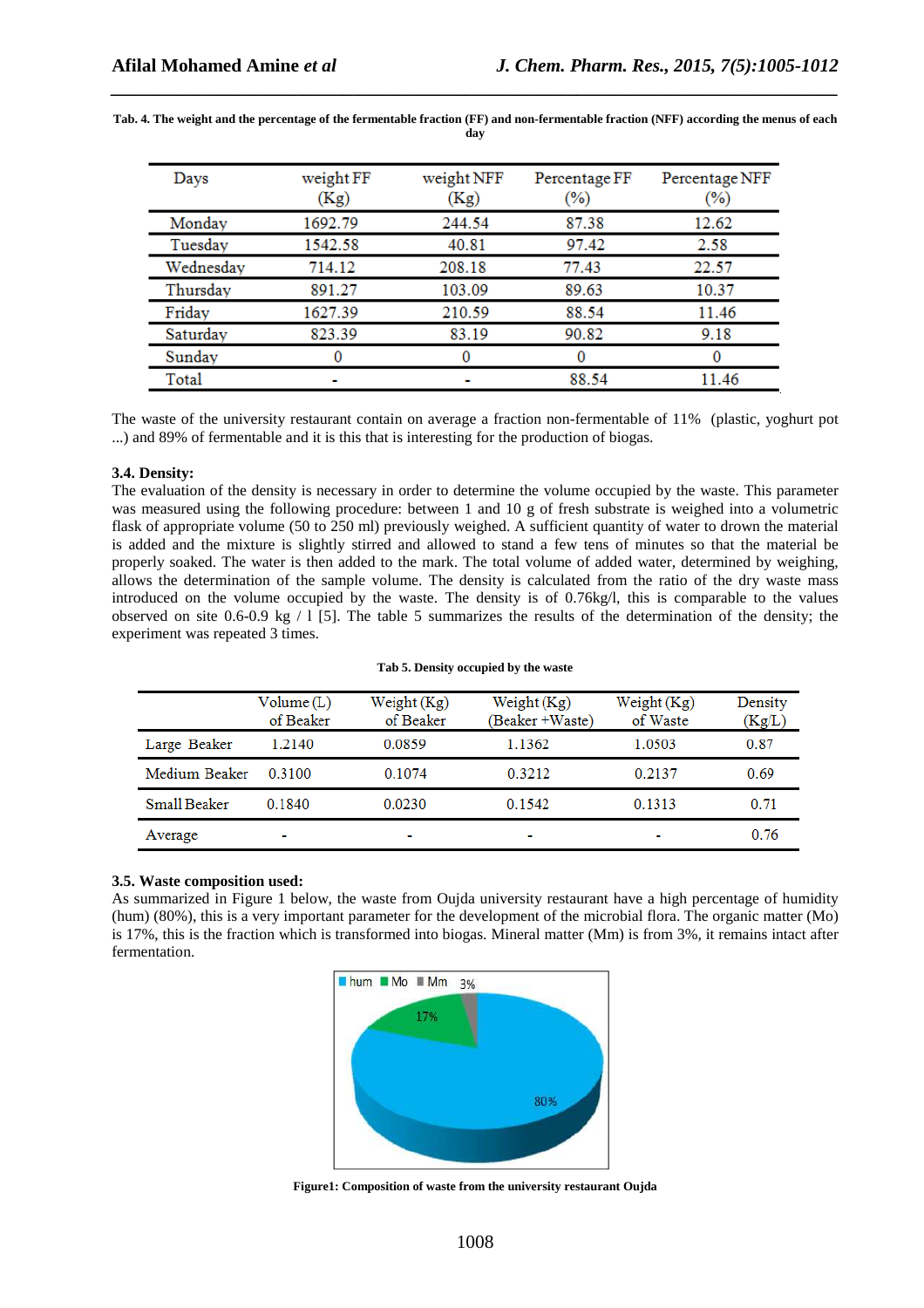## **3.6. Biogas potential :**

#### **3.6.1. Temperature optimization :**

Biogas production at room temperature (17  $\degree$  C) is practically zero, even after 22 days. Indeed, at these relatively low temperatures, metabolism and activity of methanogenic microorganisms appear reduced and therefore require several weeks of incubation.

*\_\_\_\_\_\_\_\_\_\_\_\_\_\_\_\_\_\_\_\_\_\_\_\_\_\_\_\_\_\_\_\_\_\_\_\_\_\_\_\_\_\_\_\_\_\_\_\_\_\_\_\_\_\_\_\_\_\_\_\_\_\_\_\_\_\_\_\_\_\_\_\_\_\_\_\_\_\_*

The higher production of biogas is observed at 45 ° C with a value of 643.5 ml, for 19 days, this is probably due to the acceleration of the hydrolysis stage releasing substrates for methanogens, the same remark was advanced by other authors [6].

By cons at a temperature of 55  $\degree$  C, the genesis of biogas seems fast and productive, 572ml in 3 days. Theoretically, increasing the temperature causes an increase in the efficiency of the anaerobic digestion. Although, this growth is not linear but is reproducible in the mesophilic and thermophilic temperature range  $(35^{\circ}C - 55^{\circ}C)/7$ . Thus, maintenance of the temperature in this range is essential for the efficiency of the process [8].

| $Temperature$ <sup>°C</sup> ) |      |       |  |
|-------------------------------|------|-------|--|
| Biogas product (mL)           | 31 Q | 643.5 |  |

**Fig. 2. Total production (ml) of biogas according to the temperature (for 10% substrate)** 

## **3.6.2. Rate of organic load and the biogas yield:**

Biogas production is proportional to the organic load. This production reaches its optimum at 8% of the dry matter [9]. It represents the volume of biogas produced from a mass of waste:

Biogas yield = Biogas volume / quantity of waste

After optimization, we have 2.129 L of biogas from 25g of waste. Either Biogas yield is 85.14 l/Kg of fresh waste (FW).

Knowing that: Dry matter  $DM = 20\%$  FW and Organic matter  $OM = 17\%$  FW

So 85.14 l/kg FW Equivalent to 85.14 l / 0.20 Kg DM = 425.7 l/kg DM

Thus 85.14L / Kg FW Equivalent to 85.14 1/0.17 Kg OM = 500,82 1/ Kg OM

So, the biogases yield:

Biogas yield = 85.14 l/Kg (FW) = 425.7 l/Kg DM = 500.82 l/Kg OM

From 889 kg/day of waste, we have 75.70 m<sup>3</sup>/day of biogas (with 52% of methane). Therefore, we have 39.94 m<sup>3</sup> of methane, equivalent to 387.418 kWh/day  $(1m^3 \text{ of} 1m^3 \text{ of} 9.7 \text{ KWh})$ .

By calculating on 1 year, knowing that the university restaurant only work 285 days/year, we get:

 $387.418Wh/day \times 285day/year = 110.4 MWh/year$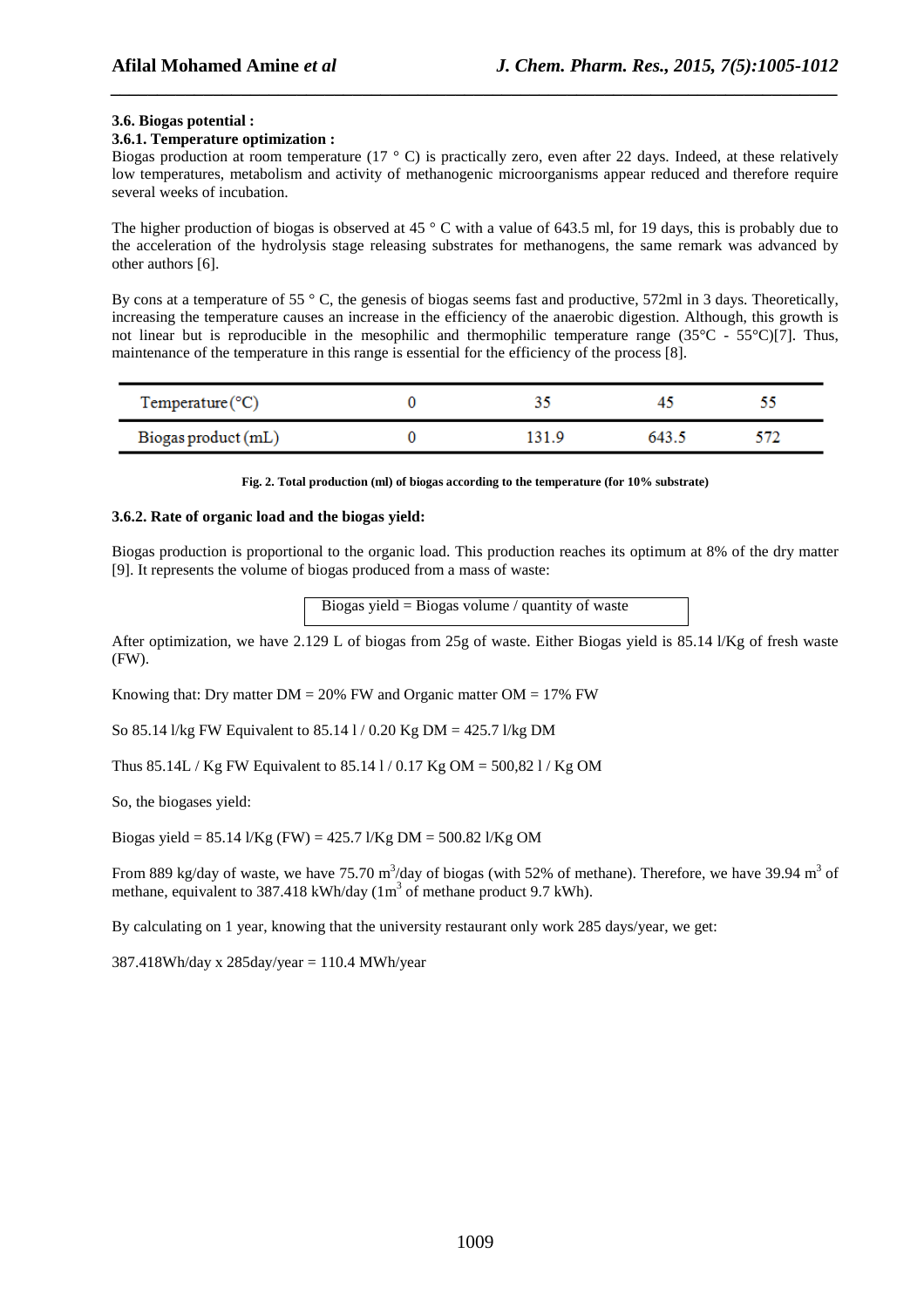

*\_\_\_\_\_\_\_\_\_\_\_\_\_\_\_\_\_\_\_\_\_\_\_\_\_\_\_\_\_\_\_\_\_\_\_\_\_\_\_\_\_\_\_\_\_\_\_\_\_\_\_\_\_\_\_\_\_\_\_\_\_\_\_\_\_\_\_\_\_\_\_\_\_\_\_\_\_\_*

**Fig 3. Production of biogas depending in the organic filler (fresh matter)** 

#### **3.7. Sizing of bioreactor proposed for the university restaurant of Oujda:**

For system in continuous, this is the quantity of periodic contribution until total replacement of the substrate volume in the bioreactor.

#### **3.7.1. Calculating the volume of the bioreactor:**

For calculating the volume of the bioreactor, we use the following equation:

$$
V_{\text{bioreactor}} = V_{\text{useful}} + 0.15 V_{\text{useful}}
$$
  
With 
$$
V_{\text{useful}} = V_{\text{daily}} \times \text{THR}
$$

THR is the time of the hydraulic retention.

We have a production of about 890 Kg of organic waste/day.

Knowing that the density of the waste is about 0.8 kg/l,

While the volume of waste is:  $890/0.8 \approx 1.1 \text{ m}^3/\text{day}$ .

Since the percentage of the organic material is 17%, we need to dilute the waste twice to achieve humidification of 8.5%.

Therefore, the volume of water to be added is equivalent to  $1.1 \text{ m}^3$ .

The daily volume (Vd)  $\approx 2 \text{ m}^3/\text{day}$ .

The time of hydraulic retention THR  $\approx$  30 days

Therefore, the useful volume  $Vu = Vd * THR$ 

Whether,  $Vu = 2 * 30 = 60$  m<sup>3</sup>

Therefore, V bioréactor =  $60 + (0.15 * 60) \approx 70$  m<sup>3</sup>.

#### **3.7.2. The bioreactors proposed:**

We propose two types of digesters: The first proposal is a single cylindrical bioreactor having a volume of  $70m<sup>3</sup>$  and the second proposal is three cylindrical bioreactors connected in series with a volume of  $23m<sup>3</sup>$  each.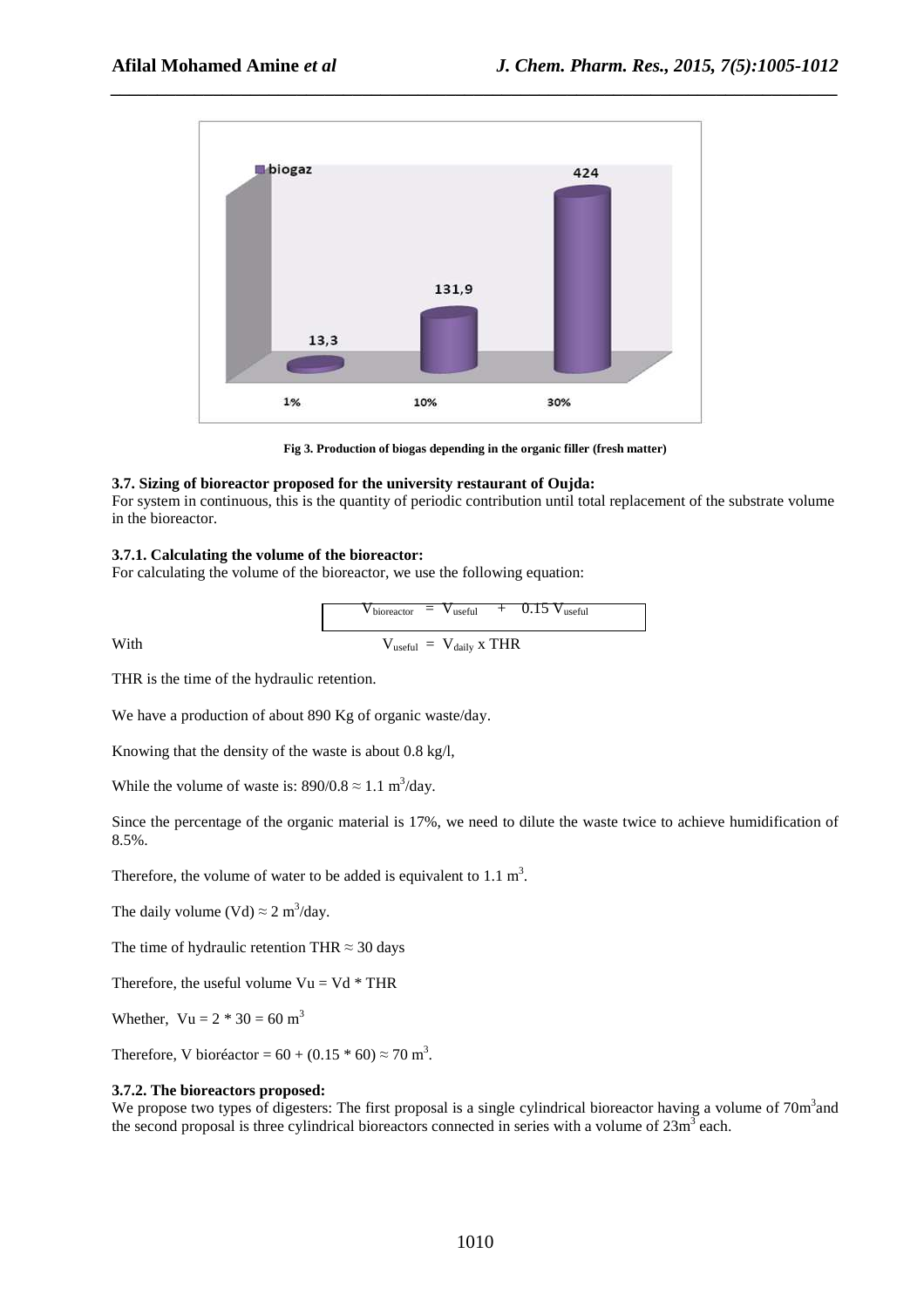

*\_\_\_\_\_\_\_\_\_\_\_\_\_\_\_\_\_\_\_\_\_\_\_\_\_\_\_\_\_\_\_\_\_\_\_\_\_\_\_\_\_\_\_\_\_\_\_\_\_\_\_\_\_\_\_\_\_\_\_\_\_\_\_\_\_\_\_\_\_\_\_\_\_\_\_\_\_\_*

**Fig.4. Schema of the first proposal of bioreactor** 



**Fig.5. Scheme of the second proposal** 

# **3.7.3. Amortization of spending:**

For our technical study, we estimate a biogas production of around 75.70m3/day with 39.95m3 methane/day, energy equivalence of 387.51kWh/day or 110.4MWh/year. This biogas can replace the consumption of 1.36 MWh/year of propane origin that costs 240 000 Dh/year (Table 2) and the rest, ie 110.4-1.36=109.04MWh, a portion of 365.85MWh/year (Table2) of oil origin a value of 66 524 Dh/year, making a total of 306 524Dh / year savings. This represents about 42% of energy expenditure of the university restaurant, without considering costs of maintenance and management of the installation.

# **3.7.4. Cost of construction of a bioreactor:**

Whatever the model of bioreactor chosen, the specialized companies in their manufacturing in the industrial area of Oujda have estimated us an overall cost of about 600000Dh / installation. So the payback period is less than three years.

It is also important to know that it takes only 1 month for the manufacture of the bioreactor and 1 month for the start of production of biogas.